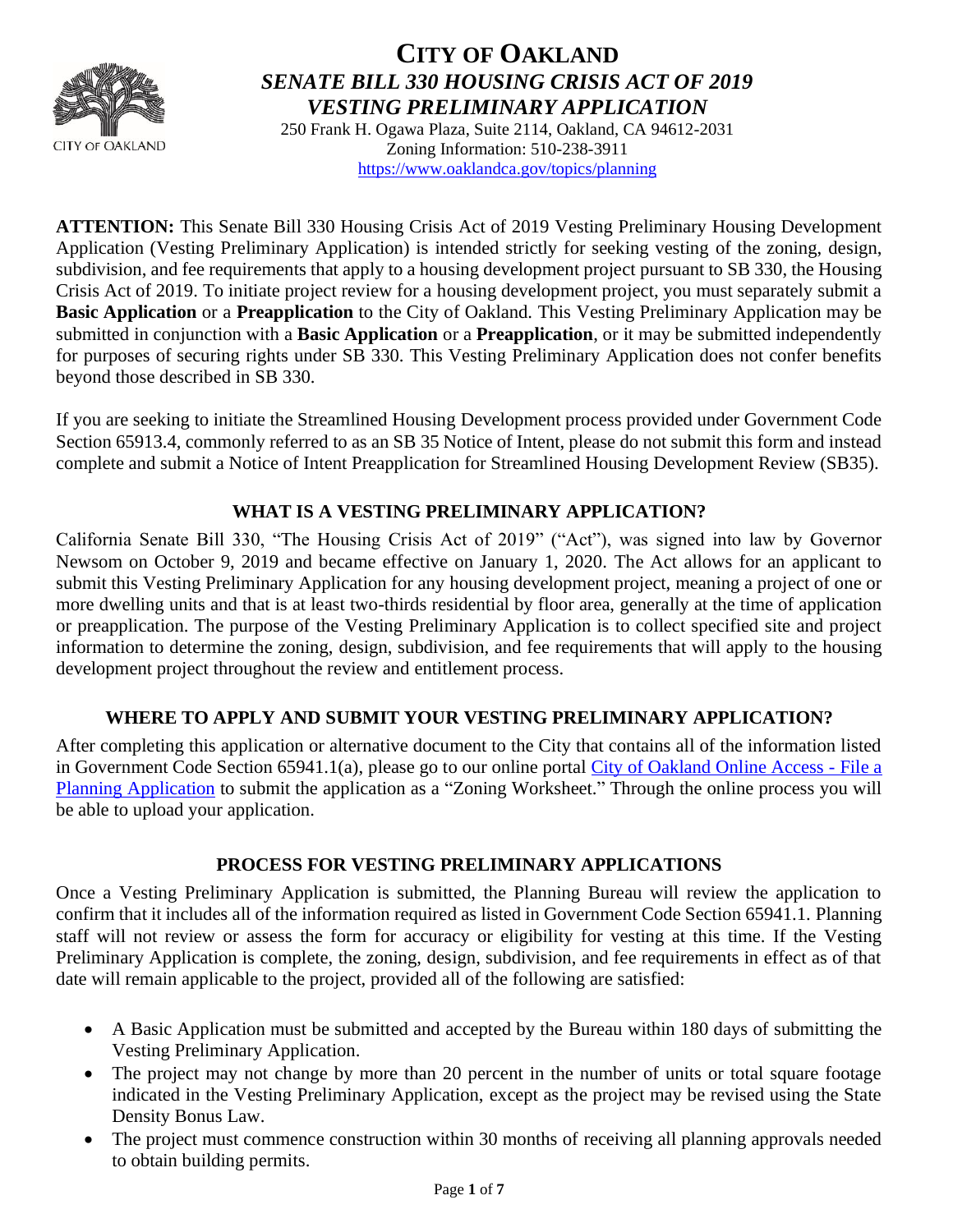Note that the following modifications may be required even when a Vesting Preliminary Application is on file:

- Development impact fees, application fees, capacity and connection fees, or other charges may be annually adjusted based on a published cost index.
- Requirements necessary to avoid an adverse impact to public health or safety, or to avoid or lessen an impact under CEQA.

A project may submit a new or amended Vesting Preliminary Application at any time, in which case the requirements in effect at the time of resubmittal shall apply. For housing development projects that have not yet submitted a complete Basic Application, a Vesting Preliminary Application may be submitted prior to or at the same time as the Basic Application. For housing development projects that submitted a Basic Application prior to January 1, 2020, a Vesting Preliminary Application may be submitted at any time; the zoning, design, subdivision, and fee requirements in effect on the date the Vesting Preliminary Application is submitted shall be applied to the housing development project.

#### **FEES**

The Vesting Preliminary Application is a Preapplication and is subject to a Preapplication fee, as published in the City of Oakland Master Fee Schedule. The Vesting Preliminary Application is a stand-alone, independent application and the fee is therefore separate from and in addition to any other fee for standard Preapplication or Basic Application submittals that may be sought for the subject Project.

## **1. GENERAL INFORMATION**

**APPLICANT'S NAME/COMPANY:**

**PROPERTY ADDRESS:**

**ASSESSOR'S PARCEL NUMBER(S):**

 $$ 

**DESCRIPTION OF PROPOSAL** (including type of use, hours of operation, number of employees, etc., on additional sheets if needed.):

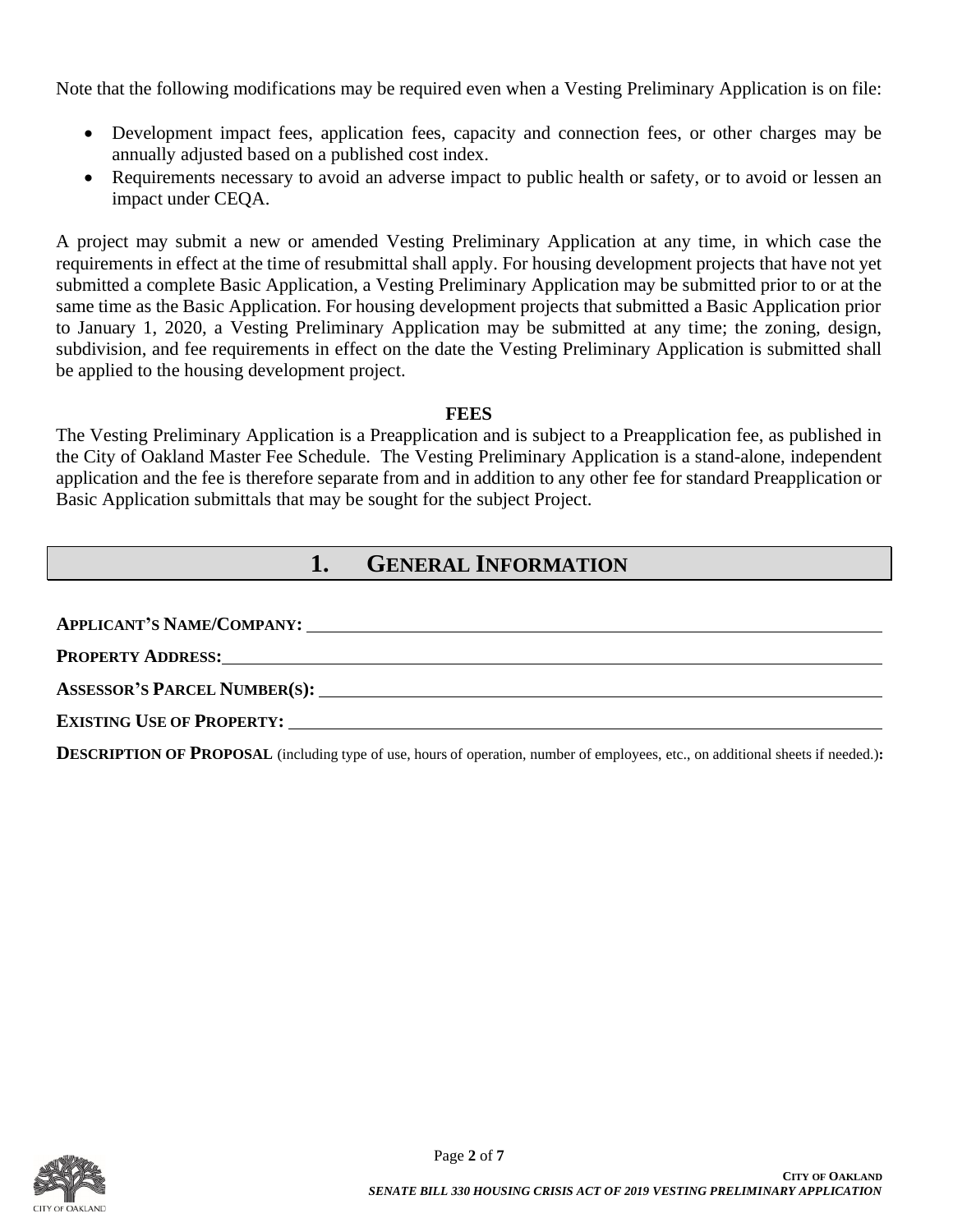## **2. PROPERTY OWNER AND APPLICANT INFORMATION**

Original signatures or clear & legible copies are required.

|                                                                                   | $\mathbf{Zip:}$                    |  |  |  |  |  |  |
|-----------------------------------------------------------------------------------|------------------------------------|--|--|--|--|--|--|
|                                                                                   |                                    |  |  |  |  |  |  |
|                                                                                   |                                    |  |  |  |  |  |  |
| To be completed only if Applicant is not the Property Owner:                      |                                    |  |  |  |  |  |  |
| I authorize the applicant indicated below to submit the application on my behalf. | <b>Signature of Property Owner</b> |  |  |  |  |  |  |
|                                                                                   |                                    |  |  |  |  |  |  |
|                                                                                   |                                    |  |  |  |  |  |  |
|                                                                                   |                                    |  |  |  |  |  |  |
| Phone No.: Fax No.: Fax No.:                                                      |                                    |  |  |  |  |  |  |

I understand that submission of this preapplication does not constitute project approval. I understand further that I remain responsible for satisfying requirements of any private restrictions or covenants appurtenant to the property. I understand that the Applicant and/or Owner phone number listed above will be included on any public notice for the project.

I certify that I am the Applicant and that the information submitted with this application is true and accurate to the best of my knowledge and belief. I understand that the City is not responsible for inaccuracies in information presented, and that inaccuracies may result in ineligibility of the project for SB 330 vesting and the revocation of planning permits as determined by the Planning Director. I further certify that I am the Owner or purchaser (or option holder) of the property involved in this application, or the lessee or agent fully authorized by the owner to make this submission, as indicated by the owner's signature above.

I certify that statements made to me about the time it takes to review and process this application are general. I am aware that the City has attempted to request everything necessary for an accurate and complete review of my proposal; however, that after my application has been submitted and reviewed by City staff, it may be necessary for the City to request additional information and/or materials. I understand that any failure to submit the additional information and/or materials in a timely manner may render the application inactive and that periods of inactivity do not count towards statutory time limits applicable to the processing of this application.

I understand that the proposed project and/or property may be subject to other laws, codes, regulations, guidelines, restrictions, agreements, or other requirements of other public agencies within or outside of the City of Oakland, and that the project and/or property may also be subject to requirements enforced by private parties, including but not limited to private easements/agreements and Covenants, Conditions and Restrictions (CC&Rs) of a homeowners association. I am aware that the City recommends that I become fully aware of any other potential requirements before I submit this application and that I comply with all other requirements prior to commencing the proposed project.

#### **I HEREBY CERTIFY, UNDER PENALTY OF PERJURY, THAT I HAVE READ THE ABOVE AND THAT ALL THE INFORMATION PROVIDED IN THIS APPLICATION IS TRUE AND CORRECT.**

**Signature of Owner or Authorized Agent Date**

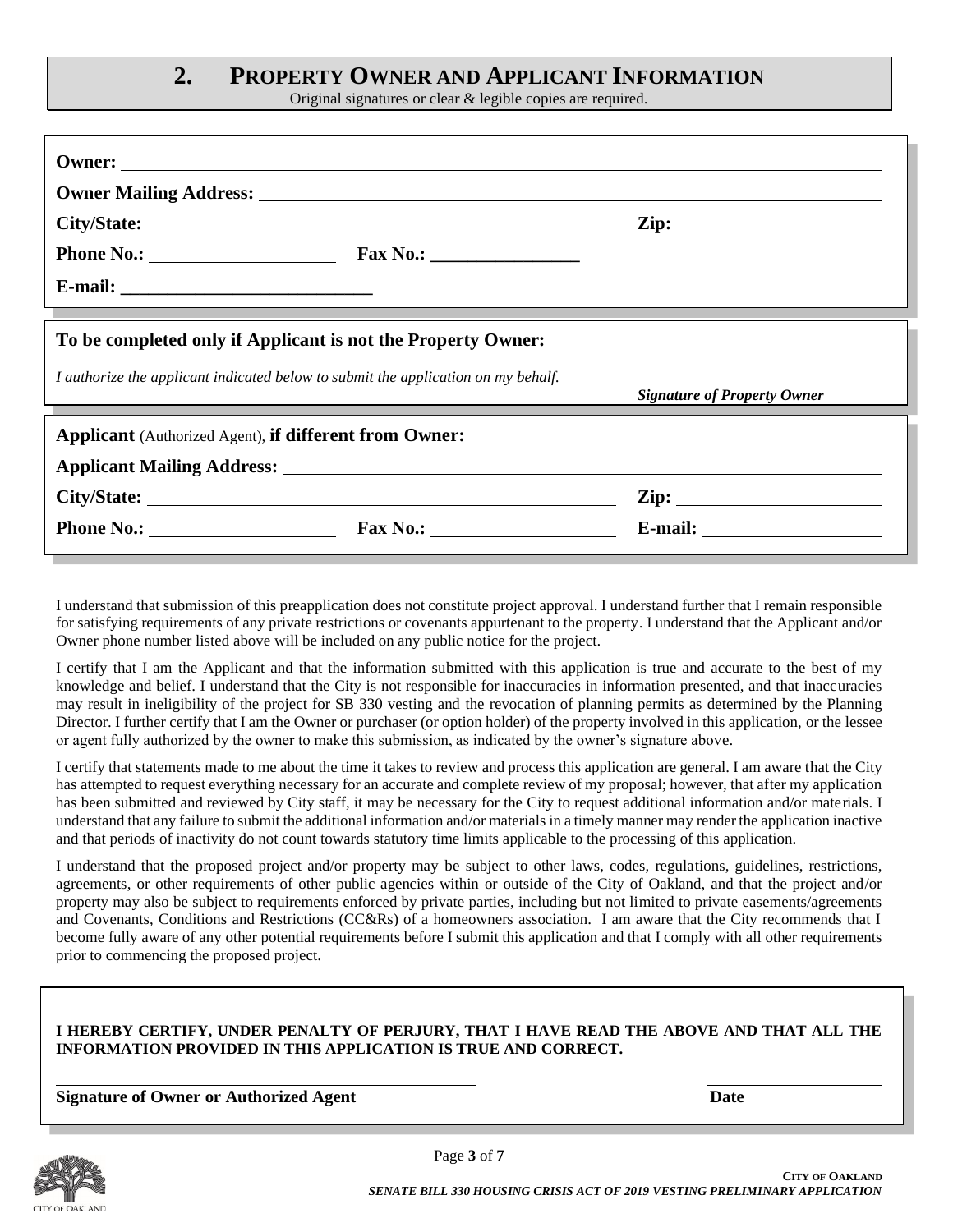| 3. Project & Lot Information                                                                                     |                                    |                   |                               |                                  |                                   |  |  |  |
|------------------------------------------------------------------------------------------------------------------|------------------------------------|-------------------|-------------------------------|----------------------------------|-----------------------------------|--|--|--|
| <b>CALCULATIONS</b>                                                                                              | <b>Existing</b><br>Pre-<br>Project | <b>Demolition</b> | <b>New</b><br><b>Proposed</b> | <b>Total</b><br>Post-<br>Project | % Change<br>(Existing /<br>Total) |  |  |  |
| Type/Size of Dwelling Units (Please fill in the number of each type)                                             |                                    |                   |                               |                                  |                                   |  |  |  |
| <b>Rooming Units</b>                                                                                             |                                    |                   |                               |                                  |                                   |  |  |  |
| <b>Efficiency Units</b>                                                                                          |                                    |                   |                               |                                  |                                   |  |  |  |
| 1-Bedroom Units                                                                                                  |                                    |                   |                               |                                  |                                   |  |  |  |
| 2-Bedroom Units                                                                                                  |                                    |                   |                               |                                  |                                   |  |  |  |
| 3-Bedroom Units                                                                                                  |                                    |                   |                               |                                  |                                   |  |  |  |
| $\geq$ 4-Bedroom Units                                                                                           |                                    |                   |                               |                                  |                                   |  |  |  |
| <b>Total Number of Dwelling Units</b>                                                                            |                                    |                   |                               |                                  |                                   |  |  |  |
| Are Any of the Project Units Affordable? If Yes, Please Fill Out the Section Below (include number of each type) |                                    |                   |                               |                                  |                                   |  |  |  |
| Market-Rate/Unrestricted Dwelling Units (DU)                                                                     |                                    |                   |                               |                                  |                                   |  |  |  |
| Moderate-Income Restricted DU (80%-120% AMI)                                                                     |                                    |                   |                               |                                  |                                   |  |  |  |
| Low-Income Restricted DU (50%-80% AMI)                                                                           |                                    |                   |                               |                                  |                                   |  |  |  |
| Very Low-Income Restricted DU (30%-50% AMI)                                                                      |                                    |                   |                               |                                  |                                   |  |  |  |
| Extremely Low-Income Restricted DU (<30%<br>AMI)                                                                 |                                    |                   |                               |                                  |                                   |  |  |  |
| <b>Total Affordable Units</b>                                                                                    |                                    |                   |                               |                                  |                                   |  |  |  |
| <b>Total Affordable Units located Onsite:</b>                                                                    |                                    |                   |                               |                                  |                                   |  |  |  |
| Other Types of Units/Rooms (if applicable) (not counted towards density) - include number of each type           |                                    |                   |                               |                                  |                                   |  |  |  |
| <b>Secondary Units</b>                                                                                           |                                    |                   |                               |                                  |                                   |  |  |  |
| Live/Work Units                                                                                                  |                                    |                   |                               |                                  |                                   |  |  |  |
| Work/Live Units                                                                                                  |                                    |                   |                               |                                  |                                   |  |  |  |
| Mobile Homes                                                                                                     |                                    |                   |                               |                                  |                                   |  |  |  |
| <b>Hotel Rooms</b>                                                                                               |                                    |                   |                               |                                  |                                   |  |  |  |
| <b>Floor Area</b>                                                                                                |                                    |                   |                               |                                  |                                   |  |  |  |
| Office Floor Area (square feet)                                                                                  |                                    |                   |                               |                                  |                                   |  |  |  |
| Retail Floor Area (square feet)                                                                                  |                                    |                   |                               |                                  |                                   |  |  |  |
| Industrial Floor Area (square feet)                                                                              |                                    |                   |                               |                                  |                                   |  |  |  |
| Other Non-Residential Floor Area (sq. ft.)                                                                       |                                    |                   |                               |                                  |                                   |  |  |  |
| <b>Total Non-Residential Floor Area (sq. ft.)</b>                                                                |                                    |                   |                               |                                  |                                   |  |  |  |
| Residential Floor Area (sq. ft.)                                                                                 |                                    |                   |                               |                                  |                                   |  |  |  |
| Total Res. & Non-Res. Floor Area (sq. ft.)                                                                       |                                    |                   |                               |                                  |                                   |  |  |  |
| <b>Other Project Information</b>                                                                                 |                                    |                   |                               |                                  |                                   |  |  |  |
| Total Building Footprint Area (square feet)                                                                      |                                    |                   |                               |                                  |                                   |  |  |  |
| Building Height (feet)                                                                                           |                                    |                   |                               |                                  |                                   |  |  |  |
| <b>Building Stories (number)</b>                                                                                 |                                    |                   |                               |                                  |                                   |  |  |  |
| Total Lot Area (square feet)                                                                                     |                                    |                   |                               |                                  |                                   |  |  |  |
| Number of Lots                                                                                                   |                                    |                   |                               |                                  |                                   |  |  |  |
| Parking Spaces (number)                                                                                          |                                    |                   |                               |                                  |                                   |  |  |  |
| <b>Bicycle Parking Spaces (number)</b>                                                                           |                                    |                   |                               |                                  |                                   |  |  |  |

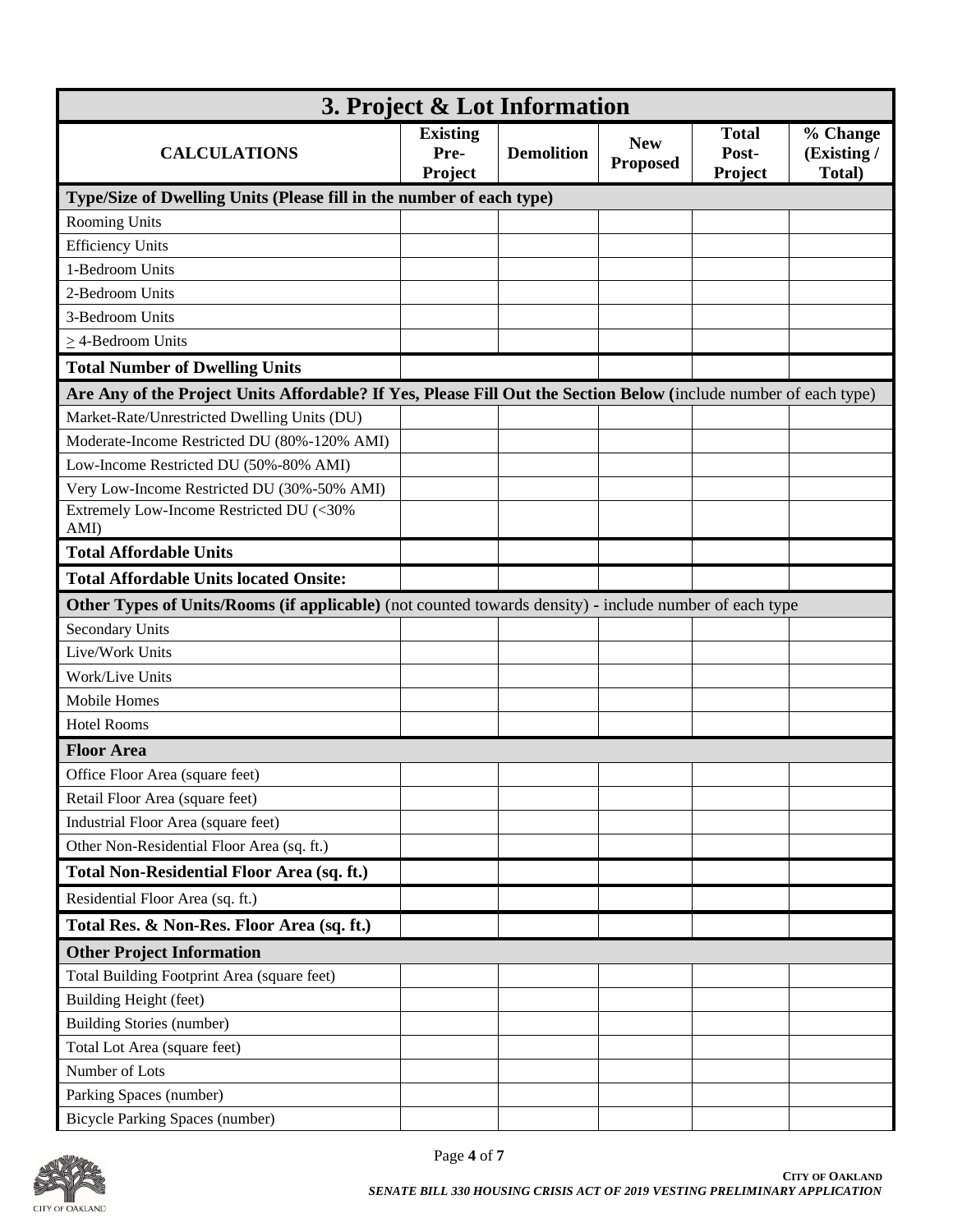### **Definitions For Table on Page 4**

**"Building Height"** means the vertical distance measured from any point on top of the facility to a line directly below which meets finished grade on the outside perimeter of the facility, or intersects with a perpendicular plane connecting opposite points of finished grade at the outside perimeter of the facility.

**"Floor Area"** for all projects with **one or two dwelling units on a lot** means the total square footage of all levels of all buildings on the lot, measured horizontally from the outside surface of exterior walls and supporting columns, but excluding: (a) unenclosed living areas such as balconies, decks, and porches; (b) carports that are unenclosed on two or more sides; (c) 440 square feet within an attached or detached garage or carport that is enclosed on three sides or more; (d) non-habitable accessory structures of less than 120 square feet; (e) unfinished understories, attics and basements; and (f) finished basements if the height from finished grade at the exterior perimeter of the building to the finish floor elevation above is six (6) feet or less for at least 50% of the perimeter and does not exceed twelve (12) feet above grade at any point. For new floor area, only include new floor area located outside of the existing building envelope.

**"Floor Area"** for all projects **except those with one or two dwelling units on a lot** means the total of the gross horizontal areas of all floors, including usable basements and cellars, below the roof and within the outer surfaces of the main walls of principal or accessory buildings, or the center line of party walls separating such buildings, but excluding: (a) areas used for off-street parking spaces, loading berths, driveways, and maneuvering aisles; (b) areas which qualify as usable open space in Chapter 17.126; and (c) arcades, porticoes, and similar open areas which are located at or near street level of Nonresidential Facilities, are accessible to the general public, and are not designed or used as sales, display, storage, or production areas. For new floor area, only include new floor area located outside of the existing building envelope.

**"Footprint"** means the total land area covered by all structures on a lot, measured from outside of all exterior walls and supporting columns, including residences, garages, covered carports, and accessory structures, except that the following shall not be considered in determining footprint:

1. The portions of any uncovered and unenclosed decks, porches, landings, or patios, not including railings, which are less than thirty (30) inches above finished grade; 2. The portions of any uncovered and unenclosed balconies and stairways, including railings, which are less than six (6) feet above finished grade; 3. Eaves and roof overhangs; and 4. Trellises and similar structures which do not have solid roofs and which would not otherwise be included in this definition.

**"Market-Rate/Unrestricted Dwelling Units"** are residential units for which the rent/price is set by the real estate market and not limited to certain household incomes.

**"Restricted Dwelling Units"** are residential units for which the rent/price is legally restricted to households earning a certain income expressed as a percentage of the Area Median Income or AMI. For more information, visit the Housing and Community Development Department's website at [https://www.oaklandca.gov/services/housing-index-a-z/housing-policies-plans-and-data/rent-and-income](https://www.oaklandca.gov/services/housing-index-a-z/housing-policies-plans-and-data/rent-and-income-limits-for-affordable-housing)[limits-for-affordable-housing](https://www.oaklandca.gov/services/housing-index-a-z/housing-policies-plans-and-data/rent-and-income-limits-for-affordable-housing)

**"Setback Slope"** means the slope between edge of pavement and the front setback line, at the midpoint and perpendicular to the front property line.

**"Structure Slope"** means the steepest slope across building footprint measured from one side of the building to another.

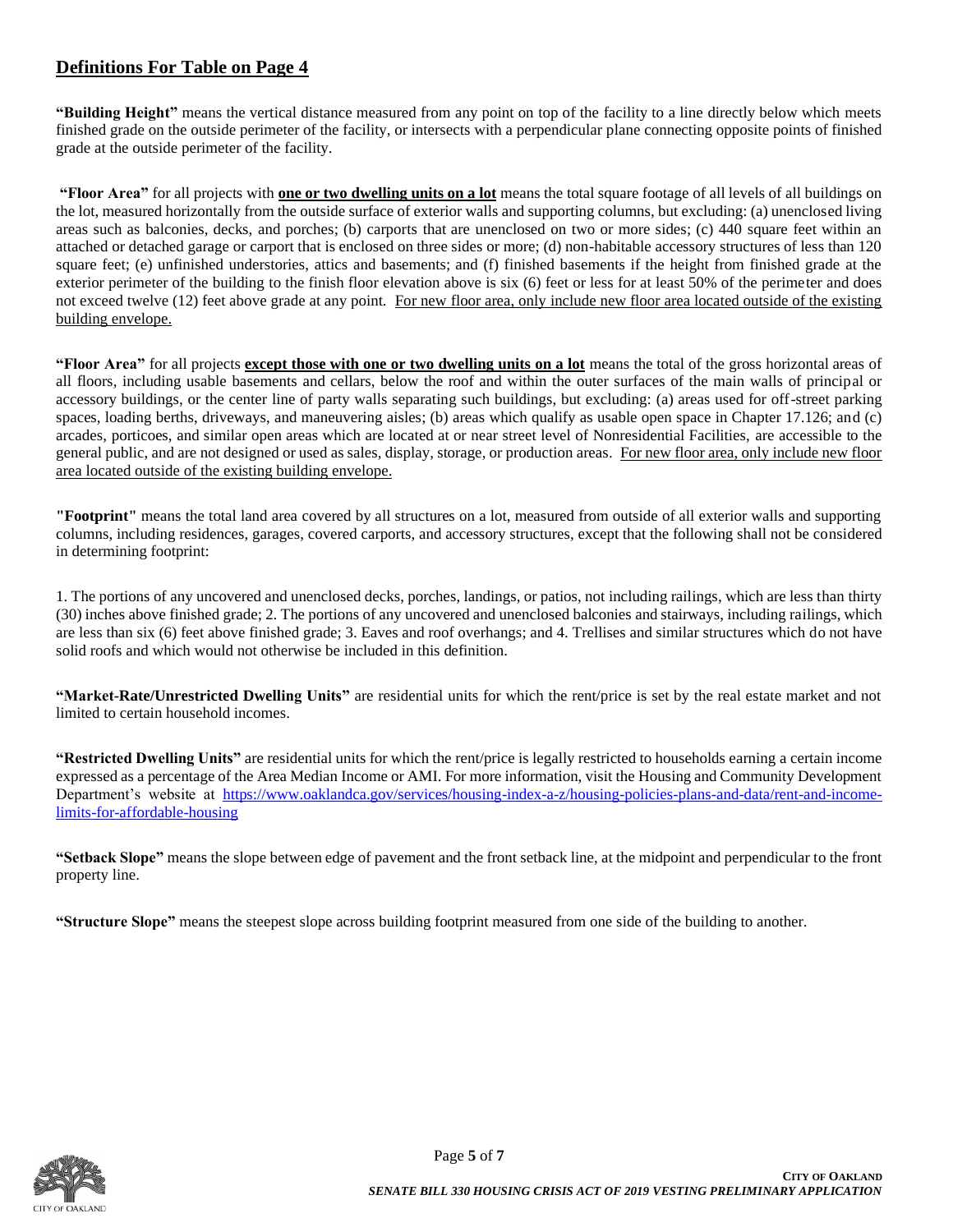# **4. SB 330 CHECKLIST**

| <b>SB 330 Submittal Requirement</b>                                                                                                                                                                                                                                                                                                                                                                                                                                                                                                                               | Yes | N <sub>0</sub> | <b>Attachment</b><br><b>Provided</b> |
|-------------------------------------------------------------------------------------------------------------------------------------------------------------------------------------------------------------------------------------------------------------------------------------------------------------------------------------------------------------------------------------------------------------------------------------------------------------------------------------------------------------------------------------------------------------------|-----|----------------|--------------------------------------|
| a. Is the project site located wholly or partially within:                                                                                                                                                                                                                                                                                                                                                                                                                                                                                                        |     |                |                                      |
| A Very High Fire Hazard Severity Zone (VHFHSZ), as determined by the<br>i.<br>Department of Forestry and Fire Protection?                                                                                                                                                                                                                                                                                                                                                                                                                                         |     |                |                                      |
| Wetlands, as defined in the United States Fish and Wildlife Service Manual, Part<br>ii.<br>660 FW 2 (June 21, 1993)?                                                                                                                                                                                                                                                                                                                                                                                                                                              |     |                |                                      |
| iii.<br>A hazardous waste site that is listed pursuant to Section 65962.5 or a hazardous<br>waste site designated by the Department of Toxic Substances Control pursuant to<br>Section 25356 of the Health and Safety Code?                                                                                                                                                                                                                                                                                                                                       |     |                |                                      |
| A special flood hazard area subject to inundation by the 1 percent annual chance<br>iv.<br>floor (100-year flood) as determined by the Federal Emergency Management<br>Agency (FEMA) in any official maps published by FEMA?                                                                                                                                                                                                                                                                                                                                      |     |                |                                      |
| A delineated earthquake fault zone a determined by the State Geologist in any<br>v.<br>official maps published b the State Geologist?                                                                                                                                                                                                                                                                                                                                                                                                                             |     |                |                                      |
| A stream or other resource that may be subject to a streambed alteration<br>vi.<br>agreement pursuant to Chapter 6 (commencing with Section 1600) of Division 2 of<br>the California Fish and Game Code, including creeks and wetlands? If yes, provide<br>a site map showing any stream or other resource that may be subject to a streambed<br>alteration agreement and an aerial site photograph showing existing site conditions<br>of environmental site features that would be subject to regulations by a public<br>agency, including creeks and wetlands. |     |                |                                      |
| b. Does the project site contain any historic and/or cultural resource?                                                                                                                                                                                                                                                                                                                                                                                                                                                                                           |     |                |                                      |
| c. Does the project contain any species of special concern such as special status flora or fauna,<br>protected trees, or wildlife?                                                                                                                                                                                                                                                                                                                                                                                                                                |     |                |                                      |
| d. Does the project site contain any recorded easement, such as easements for storm drains, water<br>lines, and other public rights of way? If yes, please describe in an attachment to this application.                                                                                                                                                                                                                                                                                                                                                         |     |                |                                      |
| e. Does the project include any proposed point sources of air or water pollutants?                                                                                                                                                                                                                                                                                                                                                                                                                                                                                |     |                |                                      |
| f. Does the project site contain any recorded public easement, such as easements for storm<br>drains, water lines, and other public rights of way?                                                                                                                                                                                                                                                                                                                                                                                                                |     |                |                                      |
| g. Attach plans showing:                                                                                                                                                                                                                                                                                                                                                                                                                                                                                                                                          |     |                |                                      |
| The specific location, including parcel numbers, a legal description, and site<br>i.<br>address, if applicable;                                                                                                                                                                                                                                                                                                                                                                                                                                                   |     |                |                                      |
| ii.<br>The existing uses on the project site and identification of major physical alterations<br>to the property on which the project is to be located.                                                                                                                                                                                                                                                                                                                                                                                                           |     |                |                                      |
| iii.<br>A site plan showing the location on the property, elevations showing design, color,<br>and material, and the massing, height and approximate square footage, of each<br>building that is to be occupied.                                                                                                                                                                                                                                                                                                                                                  |     |                |                                      |
| h. Does the project include a request for bonus units and any incentives, concessions, waivers, or<br>parking reduction requested pursuant to Section 65915? If yes, please include attachment<br>describing the number of bonus units and requested incentives, concessions, waivers, or parking<br>reductions.                                                                                                                                                                                                                                                  |     |                |                                      |
| i. Does the project include requests for any approvals under the Subdivision Map Act, including,<br>but not limited to, a parcel map, a tentative map, or a condominium map?.                                                                                                                                                                                                                                                                                                                                                                                     |     |                |                                      |

**If you answered yes to any of the questions above, include attachments further illustrating each site condition at issue.**